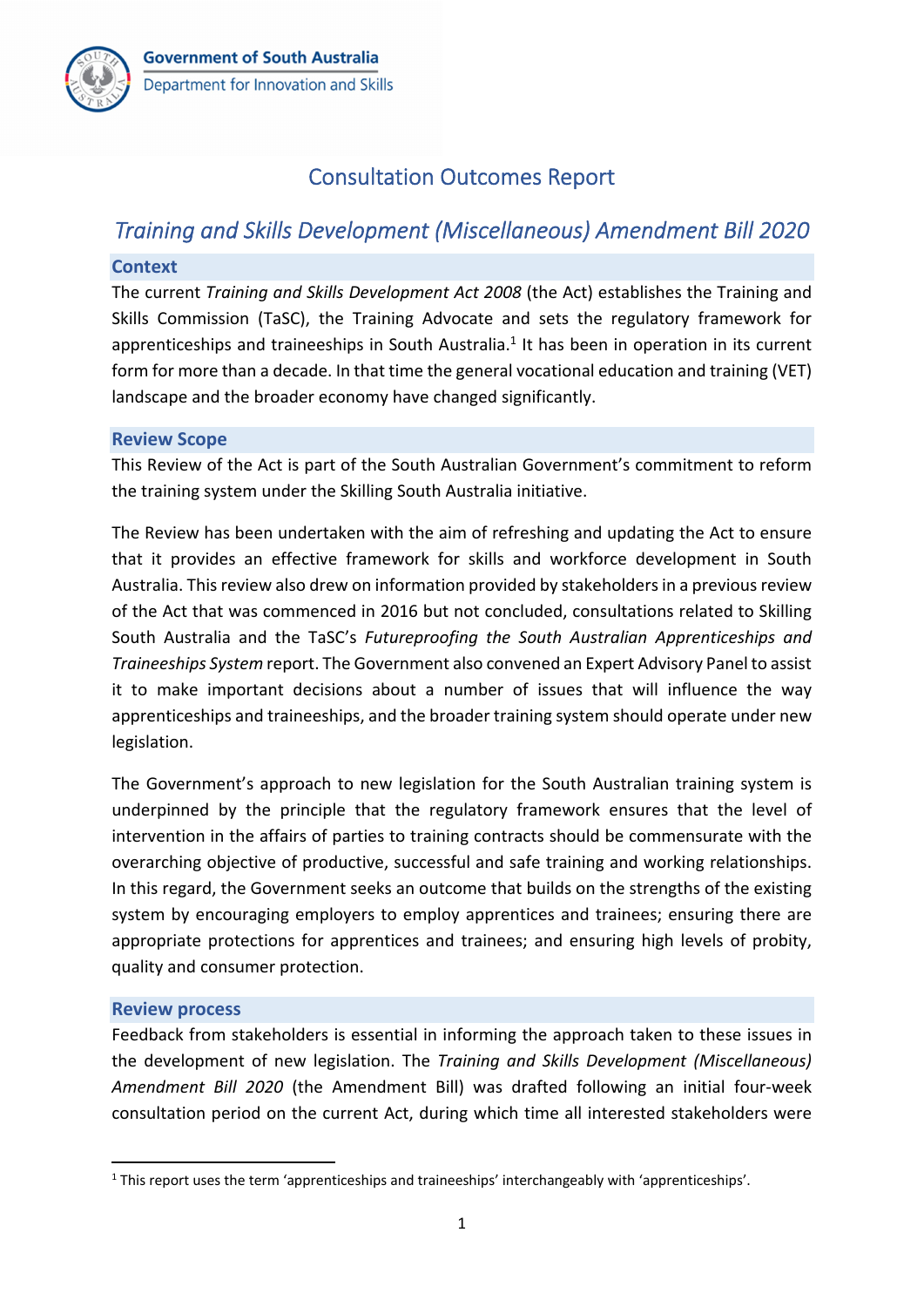provided with the opportunity to provide input through a variety of formats. The Government also convened an Expert Advisory Panel to assist it to make important decisions about a number of issues that will influence the way apprenticeships and traineeships, and the broader training system should operate under new legislation.

Taking into account all the feedback received during the initial four‐week consultation period, the Amendment Bill was introduced into the South Australian Parliament on 2 July 2020. Concurrently with the introduction of the Amendment Bill to Parliament, a further seven‐ week consultation period commenced, enabling stakeholders to provide feedback on the Amendment Bill. The consultation period concluded on 20 August 2020 and consisted of meetings with stakeholders, including members of Parliament, representatives from industry and business associations, the Office of the Training Advocate, the Office of the Training and Skills Commission, and the Industry Skills Councils. In order to facilitate broader engagement, feedback on the Amendment Bill was also sought through the YourSAy platform, resulting in the receipt of formal submissions and comments.

This report summarises the input from stakeholders through all of these engagements with a focus on the key themes which were raised by various stakeholders throughout the consultation process.

#### **Summary of Consultation Outcomes**

#### **Establishment of the South Australian Skills Commission**

Clause 11, Part 3 of the Bill establishes the South Australian Skills Commission (SASC), amalgamating the Training and Skills Commission and the Training Advocate. This aims to resolve weaknesses and confusion raised during the initial consultation from the structures underpinning governance of the State's training system by minimising duplication of roles and functions currently performed by the TaSC, Training Advocate and the Department.

Some stakeholders expressed views that the proposed governance structure will reduce confusion and improve the effectiveness of decision making around training and skills in the State; whilst other stakeholders expressed concern on how the removal of the role of Training Advocate would operate in practice. There were also mixed views on the composition of the new Commission including removal of consultation provisions relevant to the composition and representation of the TaSC. In line with the scope of this legislative review, the updating of this provision is consistent with modern, responsive best practice legislation, and reflects modern appointment processes. The Bill requiresthe Minister to ensure that the Commission has the appropriate skills mix to enable it to respond to the changing needs of the economy, skills and vocational education in South Australia. Appointments to similar interstate bodies such as the New South Wales Skills Board and the Advisory Committees proposed to be established under the National Skills Commissioner Bill 2020 also allow for appointments to be made on the basis of individuals the Minister believes have the experience and skills necessary to perform the relevant functions.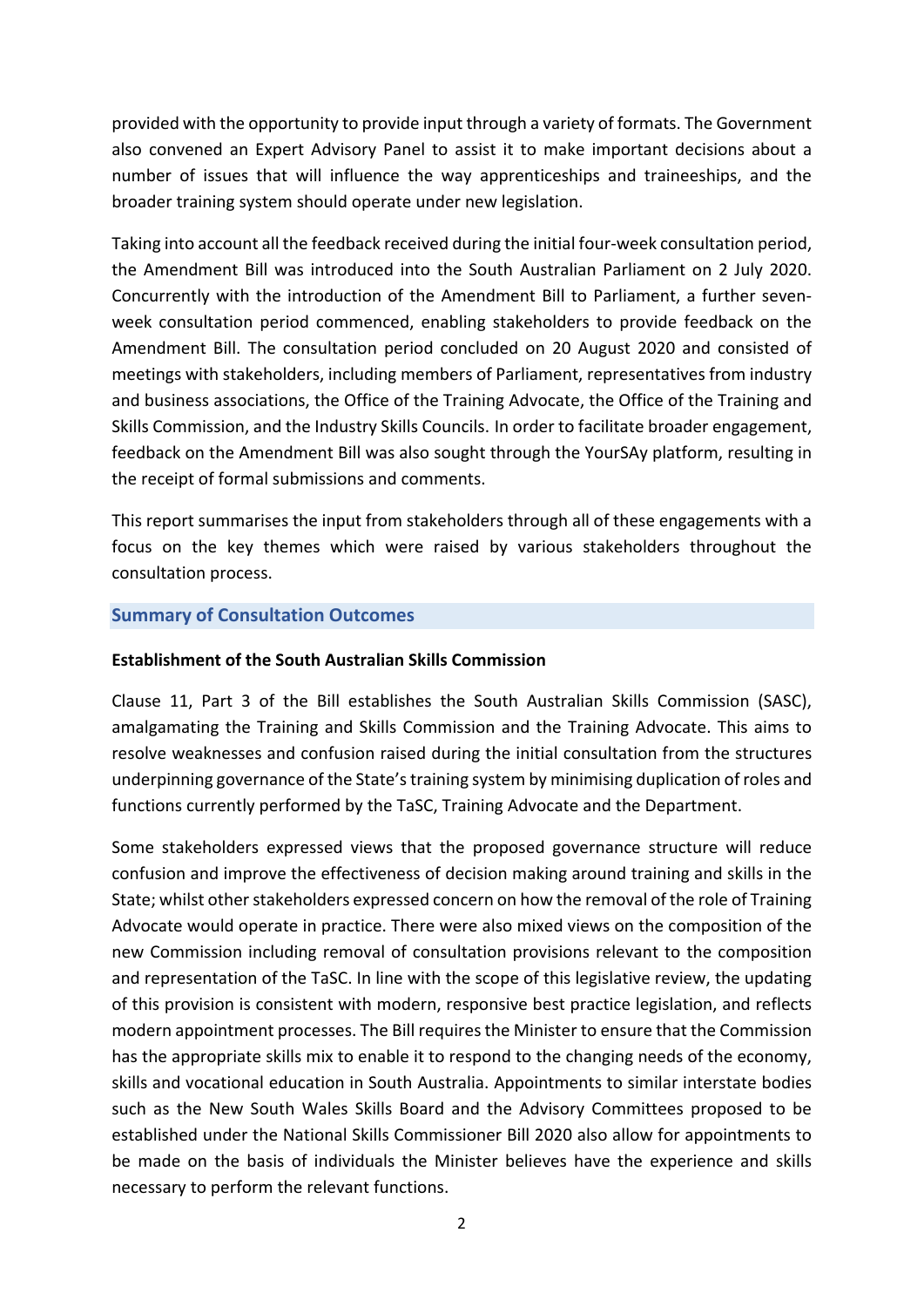Feedback was also received on the importance of the Industry Skills Councils (ISC's) and ensuring their ongoing operation despite not being enshrined in legislation. Whilst the ISC's are not specifically referenced in the Amendment Bill (or in the existing Act), a legislative mechanism is provided for the SASC to establish such industry engagement or advisory bodies and the Commission thinks appropriate in Clause 11.

## **Functions of the Minister, Commissioner and South Australian Skills Commission**

Clause 11 of the Amendment Bill outlines the functions of the Minister (section 7), the South Australian Skills Commissioner (section 13), and South Australian Skills Commission (section 19). Under the new model outlined, the functions of the Training and Skills Commission and Training Advocate have been combined and rationalised.

Stakeholders acknowledged the need for rationalising the functions of the current skills governance structure, however there were mixed views on the manner in which the functions had been consolidated, with feedback provided on the need to clarify the functions related to complaints handling and conciliation and concerns raised regarding duplication of functions for the Commission. These have been revised through an amendment brought by the Government. The revised functions clearly articulate the scope of the Commission in complaints handling, mediation and advocacy with responsibility for conciliation resting with the South Australian Employment Tribunal. The functions of the SASC have also been amended to reduce duplication. Amendment number 11 as proposed by the Government, substitutes the functions of the SASC as outlined in the Amendment Bill under section 19(1) with the following:

*(1) The Commission's functions are—* 

*(a) to advise the Minister on—*

*(i) matters relating to the development, funding, quality and performance of vocational education and training and adult community education; and* 

*(ii) strategies and priorities for workforce development in the State with the aim of supporting employment growth and investment in the State (including the recognition of skills and qualifications gained outside of Australia); and* 

*(iii) the State's role as part of an integrated national system of education and training; and* 

*(b) to regulate the State's apprenticeship and traineeship system; and* 

*(c) to prepare the South Australian Skills Standards and otherinformation for the purposes of this Act; and* 

*(d) to undertake complaint handling and provide, where appropriate, mediation and advocacy services in disputes relating to apprenticeships and traineeships, vocational*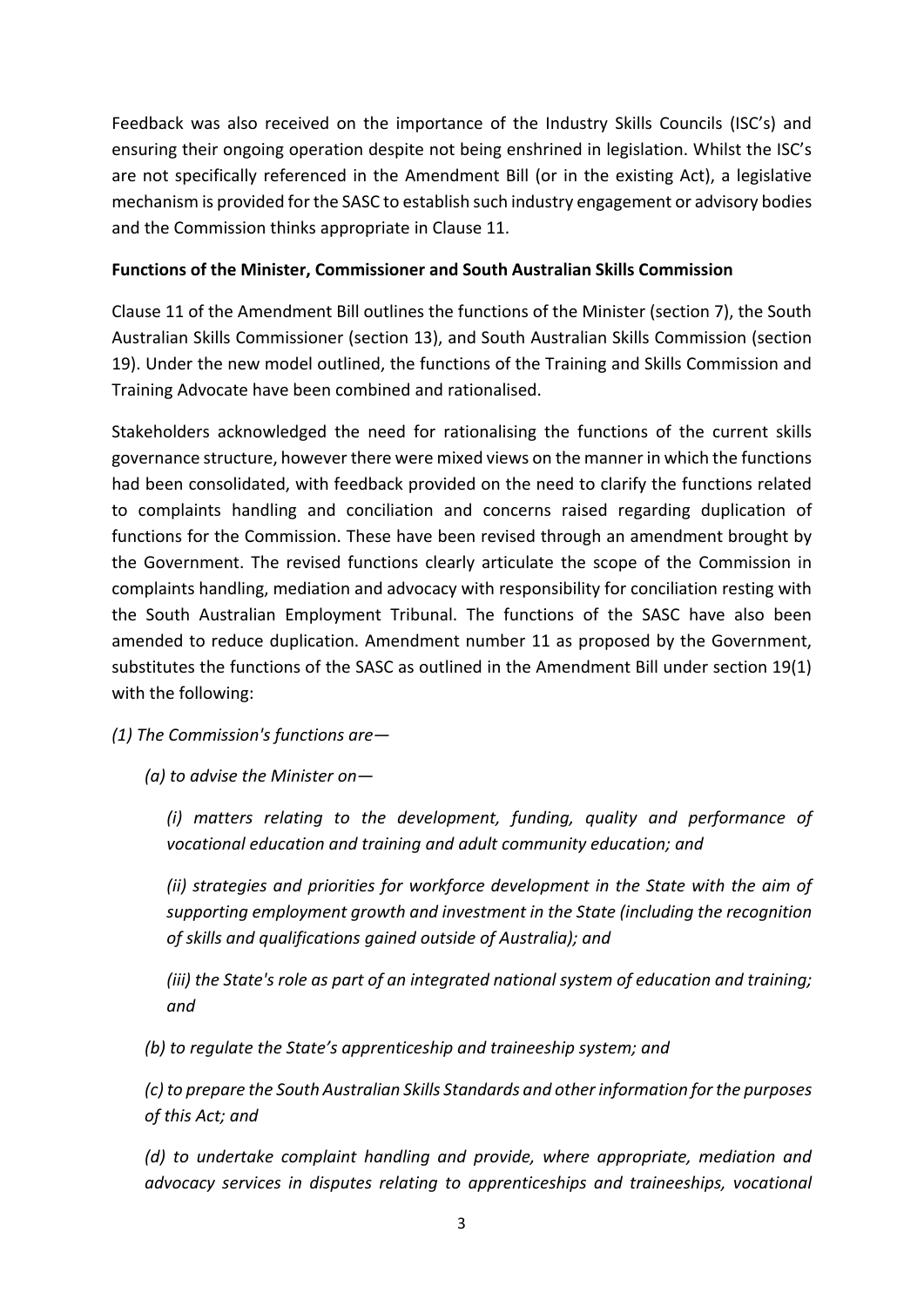*education and training, higher education or international education, and to otherwise assist in the resolution of such disputes (including by providing advocacy services for parties in proceedings before the SAET); and* 

*(e) to monitor, and report to the Minister on, the state of vocational education and training and adult community education in the State, including the expenditure of public money in those areas; and* 

*(f) to promote the development of investment, equity and participation in, and access to, vocational education and training and adult community education; and* 

*(g) to promote pathways between the secondary school, vocational education and training, adult community education, and higher education sectors; and* 

*(h) to enter into reciprocal arrangements with appropriate bodies with respect to the recognition of education and training; and* 

*(i) to monitor, and make recommendations to the Minister on, the administration and operation of this Act; and* 

*(j) such other functions as may assigned to the Commission by the Minister or by or under this or any other Act.*

# **South Australian Skills Guidelines**

Section 26 of the Amendment Bill, as contained within Clause 11, describes the powers of the new SASC to develop the South Australian Skills Guidelines (the guidelines). These powers largely mirror the TaSC's powers under the current Act. A number of clauses in the Bill refer to these guidelines, which are intended to provide greater direction for the implementation of elements of the Bill.

Feedback on the Amendment Bill identified that the term 'guidelines' can be a source of confusion for stakeholders, who may perceive guidelines to be optional or merely advisory in nature, as opposed to a legislative instrument under the Act. As a result of this feedback the Government has proposed an amendment outlining that the term 'guidelines' in all instances within the Amendment Bill and Act be amended from the 'South Australian Skills Guidelines to the 'South Australian Skills Standards' (the standards). This change will provide greater clarity on the enforceable nature of the content and reduce ambiguities associated with the term guidelines. The content of both the standards and the regulations will be the subject of further consultation following the enactment of the Amendment Bill at a later date.

## **Declaration of trades and declared vocations**

The declaration of trades and declared vocations process is outlined in Clause 9 of the Amendment Bill, amending section 6 of the current Act. It specifies that the Minister may, on recommendation of the SASC, declare an occupation to be a trade (apprenticeship) or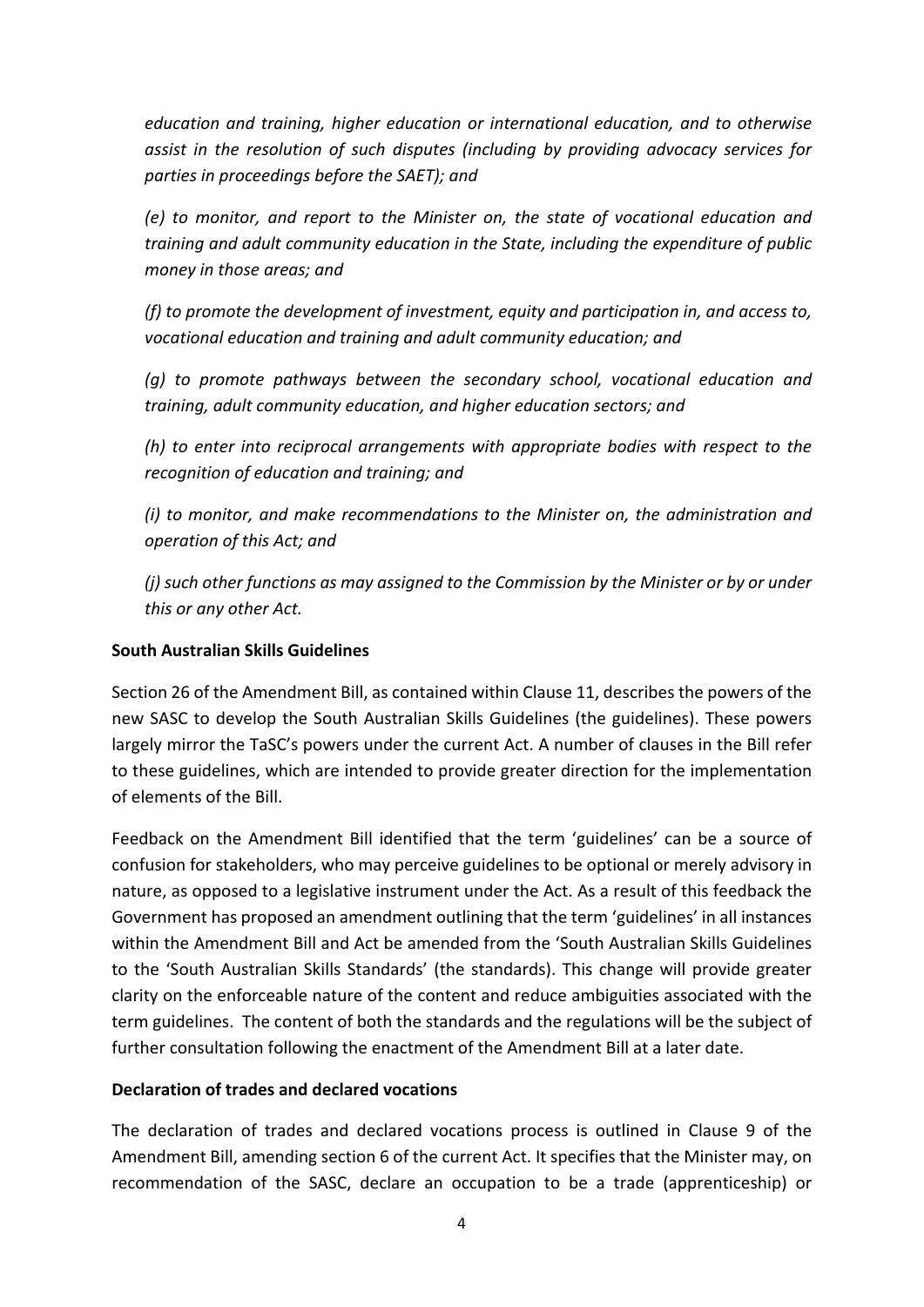declared vocation (traineeship) through Gazetted notice which identifies a job or occupation, or class of job or occupation to which the trade or vocation relates and relevant pathways to the trade or vocation. To avoid doubt, the Amendment Bill outlines that a relevant pathway to a trade or vocation may, in addition to the primary qualification relating to the trade or vocation, include pre‐apprenticeships; specified skill sets; higher qualifications and other matters as the Minister thinks appropriate.

Feedback received from stakeholders in relation to the declaration of trades and declared vocations by the Minister was overwhelmingly positive. Stakeholders identified in the initial four-week consultation process that the current process for the declaration of trades and declared vocations was an area which required further clarity and improvement. Feedback received on the Amendment Bill strongly indicated that the reforms outlined in Clause 9 of the Amendment Bill provide the requisite clarity on the process and purpose of this function. Furthermore, feedback received identified a need to include pre‐traineeships as a relevant pathway to a trade or declared vocation to avoid doubt. As a result of this feedback, the Government has proposed an amendment to the Bill to reflect pre‐traineeships as a potential pathway. Amendment number 8 as proposed by the Government to section 6(3)(a) reflects that a relevant pathway to a trade or vocation may, in addition to the primary qualification relating to the trade or vocation, include "pre-apprenticeships or pre-traineeships." In addition to this amendment, section  $6(3)(c)$  is also proposed to be amended to "higher qualifications," removing "in a specified area in response to changing requirements of the trade or vocation" as contained within the original Amendment Bill

## **Extension of probationary periods for up to three months by application to the SASC**

The current Act gives the TaSC the power to determine a probationary period for a training contract for a specified trade or declared vocation. However, the Act does not set a minimum or maximum period of time for a probationary period determined in this manner. In line with feedback received in the initial four‐week consultation period, Clause 17 of the Amendment Bill allows a party to a training contract to apply to the SASC to extend the probationary period specified in the training contract, provided the total duration of the probationary period does not exceed six months.

Feedback received on the ability of the SASC to extend the probationary period for a period not exceeding six months was met with positive feedback overall, as it was recognised that there may be circumstances in which probationary periods are deemed insufficient. There were some concerns raised about the interaction of this provision with short training contracts. As a result, an amendment will be brought by the Government to cap the probationary period to a maximum of 25 percent of the contract's nominal term, up to a total of six months. Amendment number 19 as proposed by the Government, would amend section 49A(1) to stipulate "… however the probationary period, as extended, must not exceed 6 months in total or 25% of the term of the contract, whichever is the lesser."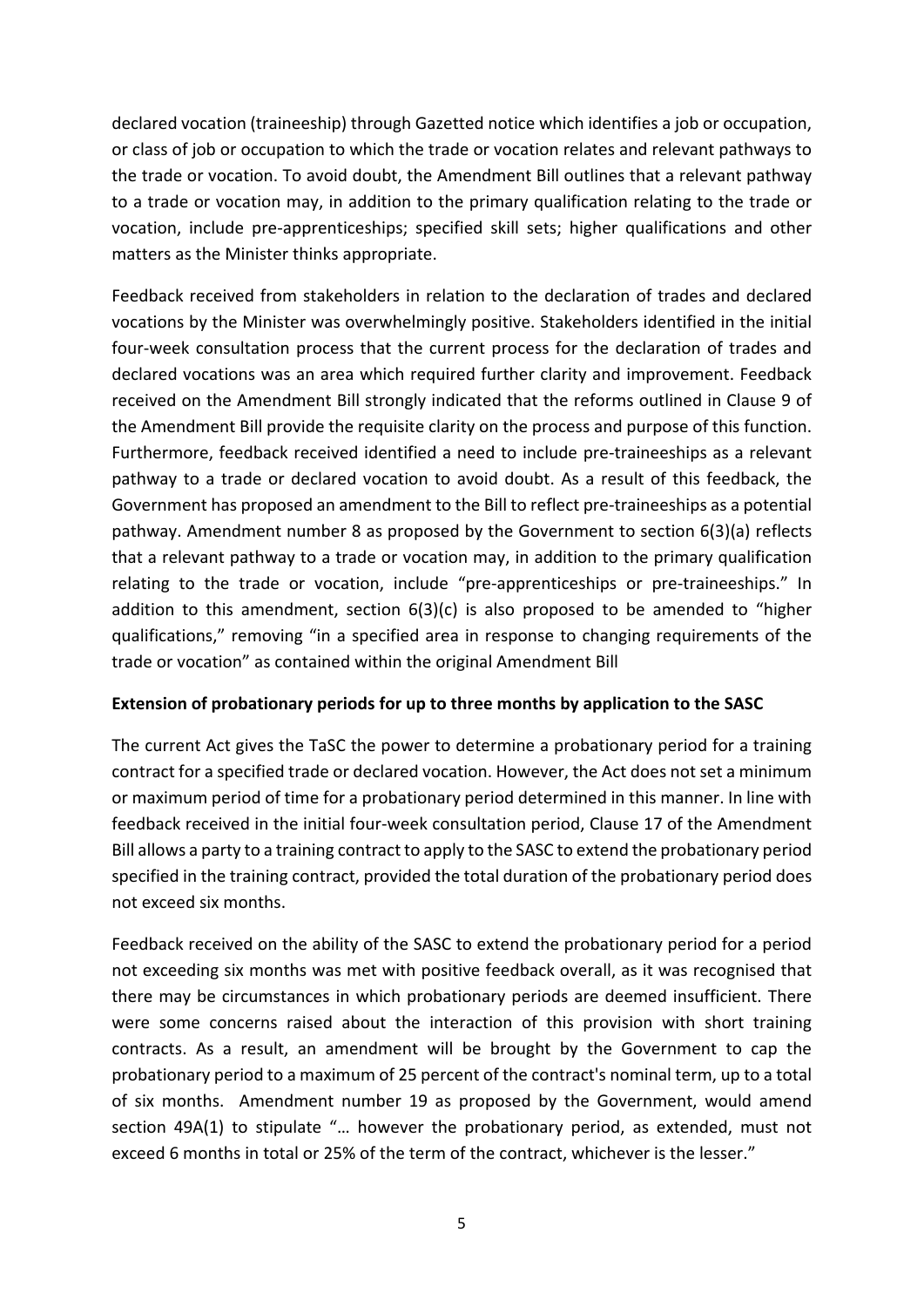#### **Issuing of certificates of proficiency on completion of an apprenticeship or traineeship**

Clause 23 of the Amendment Bill introduces certificates of proficiency and rationalises powers under the current Act of the TaSC to certify the competency of individuals. This Amendment responds to submissions received in the initial four-week consultation period which supported the need for better structured skill recognition pathways, and consideration of the legislative arrangements in other jurisdictions.

Feedback received from stakeholders in relation to the certificate of proficiency provisions of the Amendment Bill was met with confusion on the application of these provisions, as well as concerns as to how using the same certificate of proficiency would allow for appropriate differentiation between the recognition of qualifications and experience in relation to a trade or declared vocation outside of a training contract. In response to the issues raised by stakeholders, the Government has proposed an amendment to the Bill which would result in the removal of all references to a certificate of a proficiency, resulting in a reinstatement of current certification practices.

#### **Registration of employers**

Clause 24 of the Amendment Bill inserts section 54F, amending sections in the current Act relating to employer registration. The amendments outlined in this section aim to streamline the process for employer registration, and align the Act with contemporary, risk‐based processes that balance incentives to enter into apprenticeships and traineeships with protections against unscrupulous employers entering the system. The Amendment Bill also introduces the ability for an application for this section to be accompanied by a prescribed fee. This provision was included in the Amendment Bill in response to stakeholder feedback received in the initial four‐week consultation period which acknowledged employer registration was a valuable assurance mechanism which would benefit from a more streamlined approach.

Feedback on provisions for employer registration identified concerns with the extent to which employer registration had been streamlined and the impact this may have on oversight of unscrupulous employers, as well as false or misleading declarations on matters such as the employer's scope of registration. However, the Amendment Bill provides checks and balances against manipulation of the employer registration system, including the ability to declare an employer a prohibited employer. Section 75 of the Amendment Bill also makes it an offence for a person to make a statement that is false or misleading in a material particular (whether by reason of the inclusion or omission of any particular) in any information provided under the Act, with a maximum penalty of \$10,000. Further detail with regard to employer registration will be provided as necessary in the regulations and guidelines (standards). Stakeholders will be consulted in the development of these documents.

Clarity was also sought on the amount of the prescribed fee. While the option to set a fee is provided for in the legislation, the SASC may determine to set the fee at zero. In the event a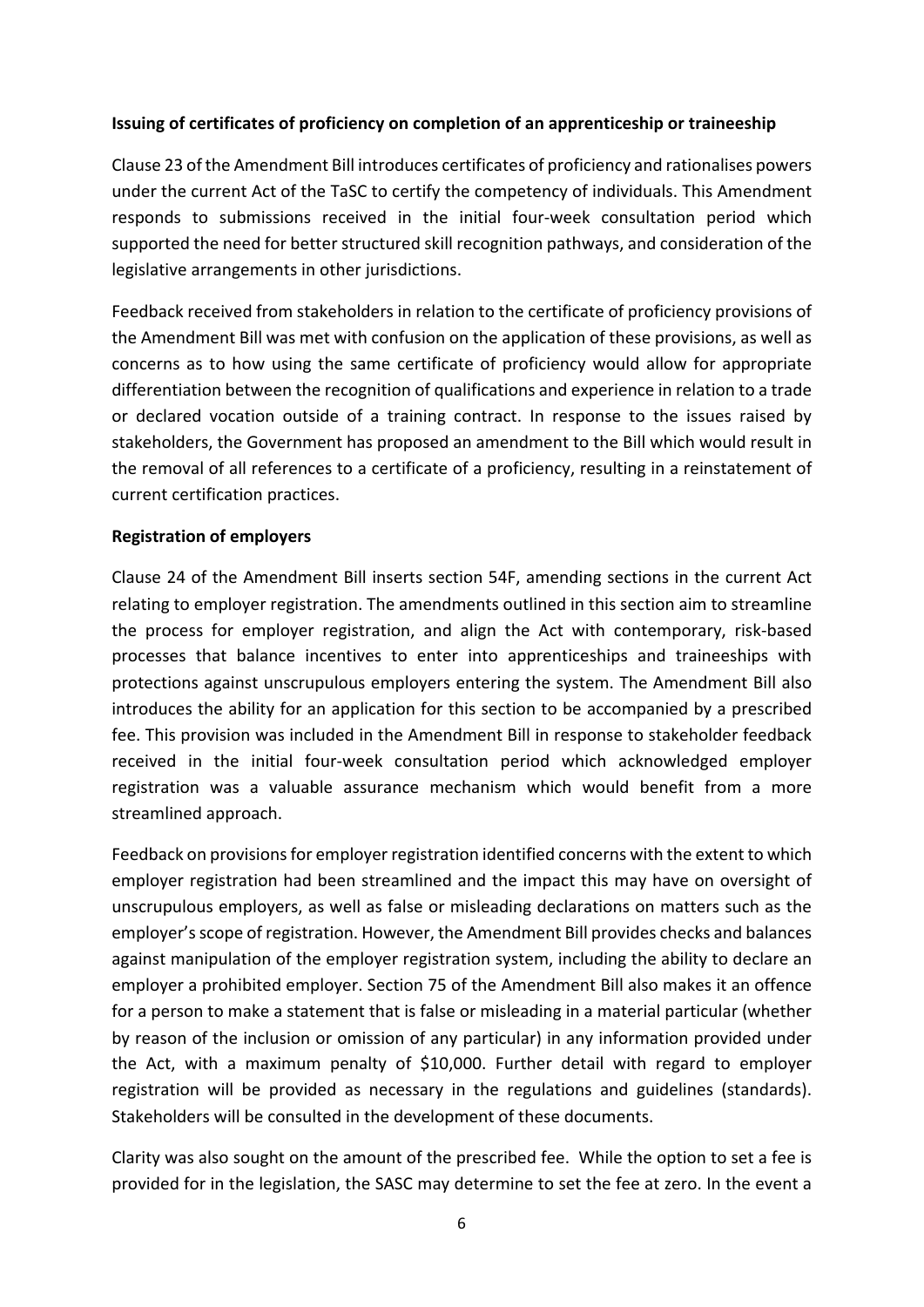fee is set, it is anticipated to be reflective of the cost to Government of providing the service. Detail with regard to prescribed fees will be provided as necessary in the regulations and guidelines (standards). Stakeholders will be consulted in the development of these documents.

## **Declaration of prohibited employers**

Clause 24 establishes a class of persons who may be declared by the SASC to be a prohibited employer. The consequence of a declaration by the SASC of this kind is that the person concerned is prohibited from employing an apprentice or trainee for the duration of the declaration made against them. In so doing, the SASC must have regard to set of criteria, as set out under this clause, before it can determine that a person is a prohibited employer.

The ability of the SASC to declare an employer as a prohibited employer in accordance with the criteria outlined in the Amendment Bill, was largely met with positive feedback by stakeholders as it was seen as an appropriate measure to mitigate risks of exploitation and harm for apprentices and trainees. Some concerns were raised by industry and Group Training Organisations regarding the impacts on employers and requirement for Group Training to ensure they do not host an apprentice to a prohibited employer. This will be managed through regulations and the requirement that the SASC, under Section 71(2)(c) of the Amendment Bill, publish a list of prohibited employers in the South Australian Skills Register.

# **Introduction of a prescribed transfer fee**

Section 54O which is contained in Clause 24 of the Amendment Bill, introduces a prescribed transfer fee applicable to the substitution of an employer in relation to a training contract under section 54N. The prescribed transfer fee seeks to compensate an employer's investment in the training and supervision of an apprentice or trainee who seeks to transfer their apprenticeship or traineeship to a new employer whilst under a current training contract. This provision seeks to reduce instances of other employers 'poaching' third and fourth year apprentices who have undertaken the vast majority of their training and are often more productive then apprentices in their first couple of years of training.

This provision of the Amendment Bill was met with support from industry who largely sought further clarification as to the application of this section and the determination of the prescribed transfer fee. Further detail on these matters, as outlined in the Amendment Bill, will be provided for in the regulations or the guidelines (standards). Both the regulations and guidelines (standards) will be worked through upon enactment of the Bill, prior to its proclamation, by the South Australian Skills Commissioner who will engage in a thorough consultation process with stakeholders on such matters.

# **Representation in proceedings before the South Australian Employment Tribunal**

Clause 28 of the Amendment Bill does not materially change the arrangements outlined in the current Act pertaining to the representation of parties to disputes in the South Australian